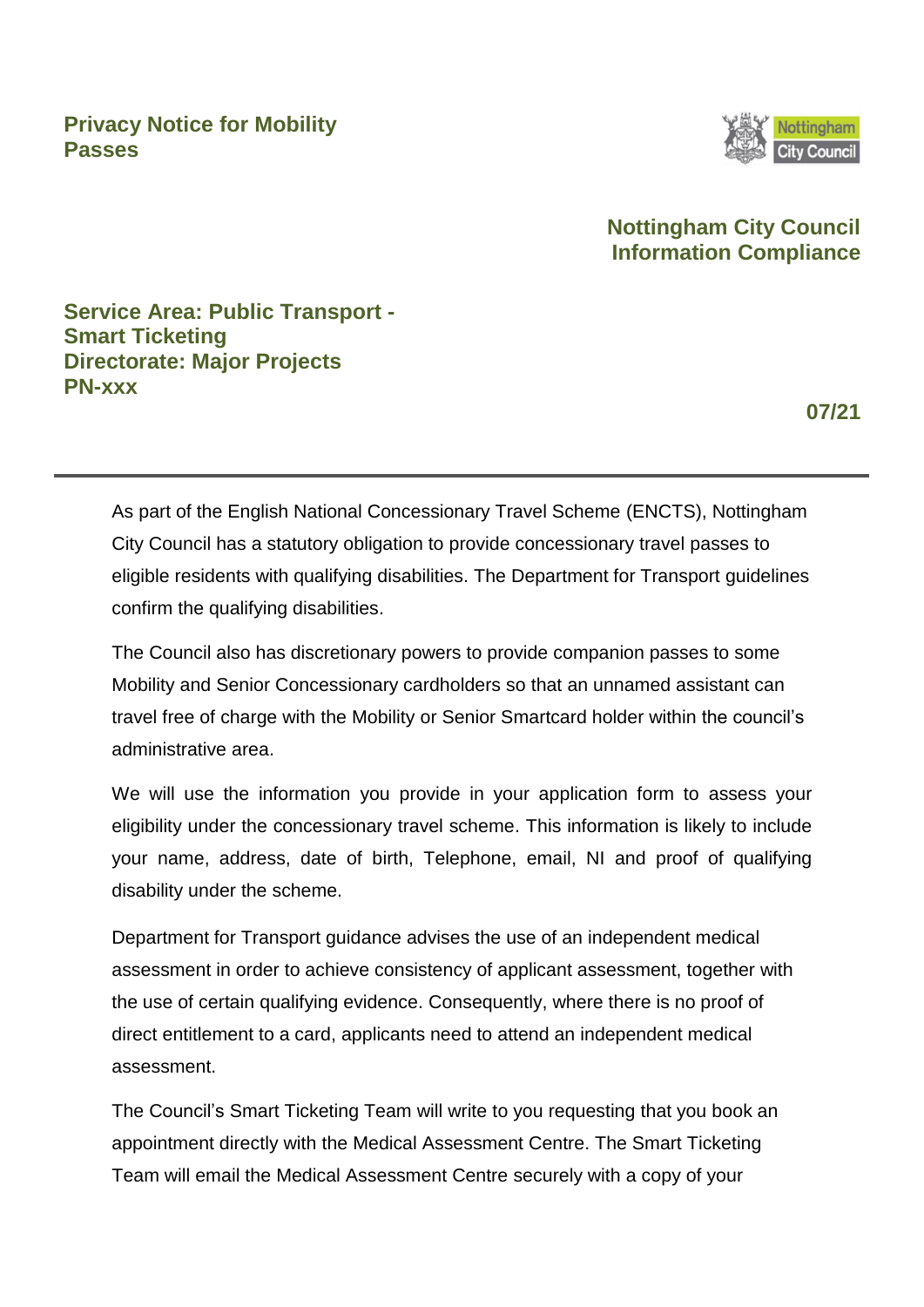application form. Once you have attended the medical assessment, the assessment centre will inform the Council's Smart Ticketing Team confirming whether or not you are entitled to a concessionary card.

When we process your personal data, we will comply with data protection legislation and enable you to exercise your rights contained within the legislation.

# Lawful basis for processing

The basis under which the Council uses personal data for this purpose is that this is necessary for the performance of a task carried out in the public interest by the Council. The Council's Smart Ticketing Team operates within the 'Guidance to local authorities on assessing eligibility of disabled people in England for concessionary bus travel' (version 1.2, 8 April 2013)

The information provided by you may include the following special categories of personal data:

• Physical or mental health

Information in these categories is used by the Council on the basis that such use is necessary for reasons of substantial public interest in accordance with the provisions of the UK General Data Protection Regulation and the Data Protection Act 2018.

# Do you need to provide the information?

You are obliged by statute to provide some of the information that is specified here.

# How long will NCC retain the data for?

The information that you have provided will be kept for 2 years after the completed processing of your application in line with the Council's Information Asset register.

### Can the information be used for any other purpose?

The information provided by you may also be used for the purpose of any other function carried out by the Council. Information about these functions and the legal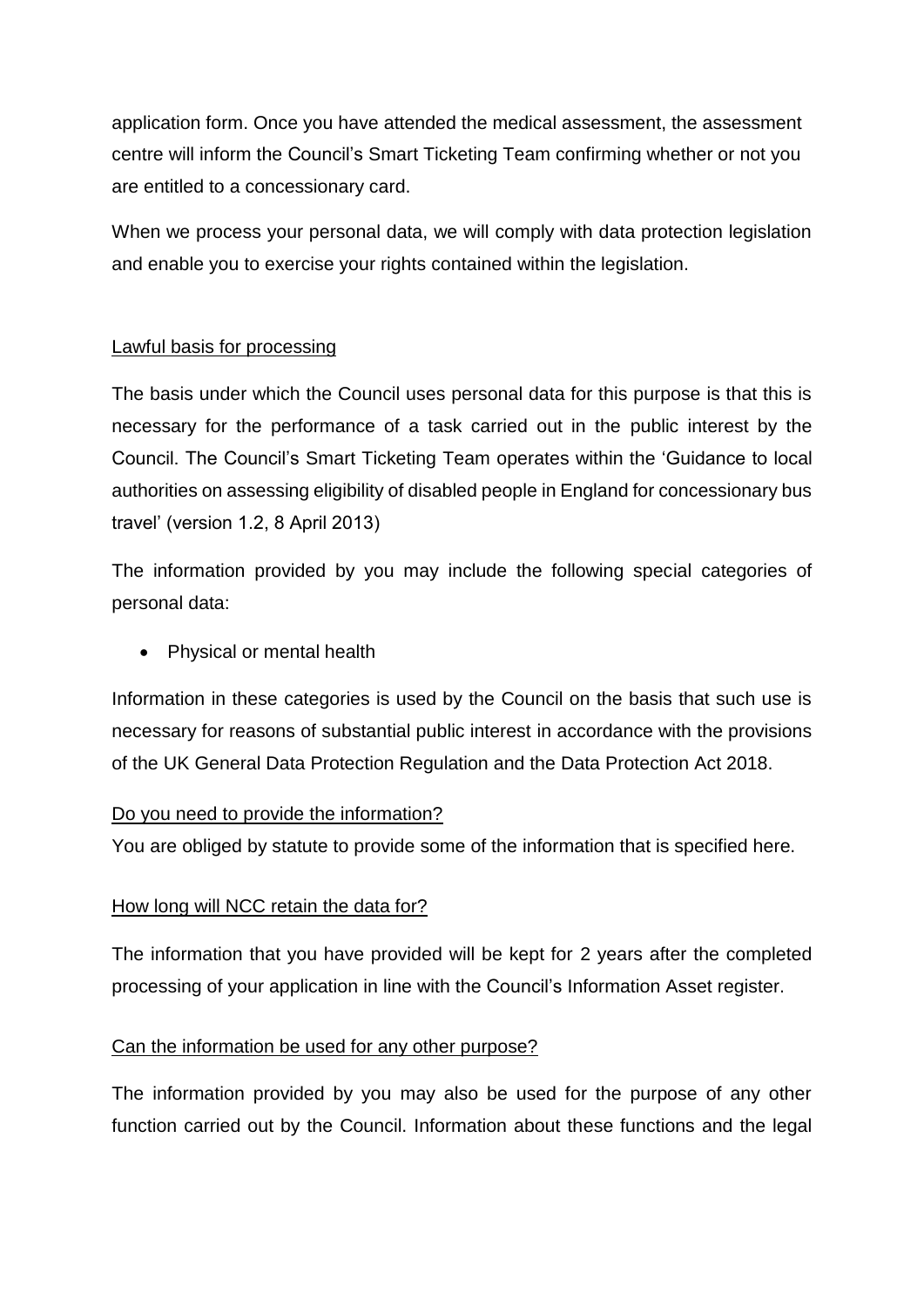basis on which information is used for them can be found at <http://www.nottinghamcity.gov.uk/privacy-statement/>

The information will only be used for another purpose where it is lawful to do so.

The General Data Protection Regulation provides for the following rights as prescribed by the legislation:

- A right to request a copy of your information
- A right to request rectification of inaccurate personal data
- A right to request erasure of your data known as 'the right to be forgotten'
- A right to in certain circumstances to request restriction of processing
- A right in certain circumstances to request portability of your data to another provider
- A right to object to processing of data in certain circumstances
- A right regarding automated decision making including profiling

However, Nottingham City Council can restrict the above rights in certain circumstances for example to avoid obstructing an investigation, avoid prejudicing the prevention, detection, investigation or prosecution of criminal penalties or to protect the rights and freedoms of others.

# Data Protection Officer

The Data Protection Officer is Naomi Matthews. You can contact the data protection officer at: Loxley House, Station Street, Nottingham, NG2 3NG or at [data.protectionofficer@nottinghamcity.gov.uk](mailto:data.protectionofficer@nottinghamcity.gov.uk) .